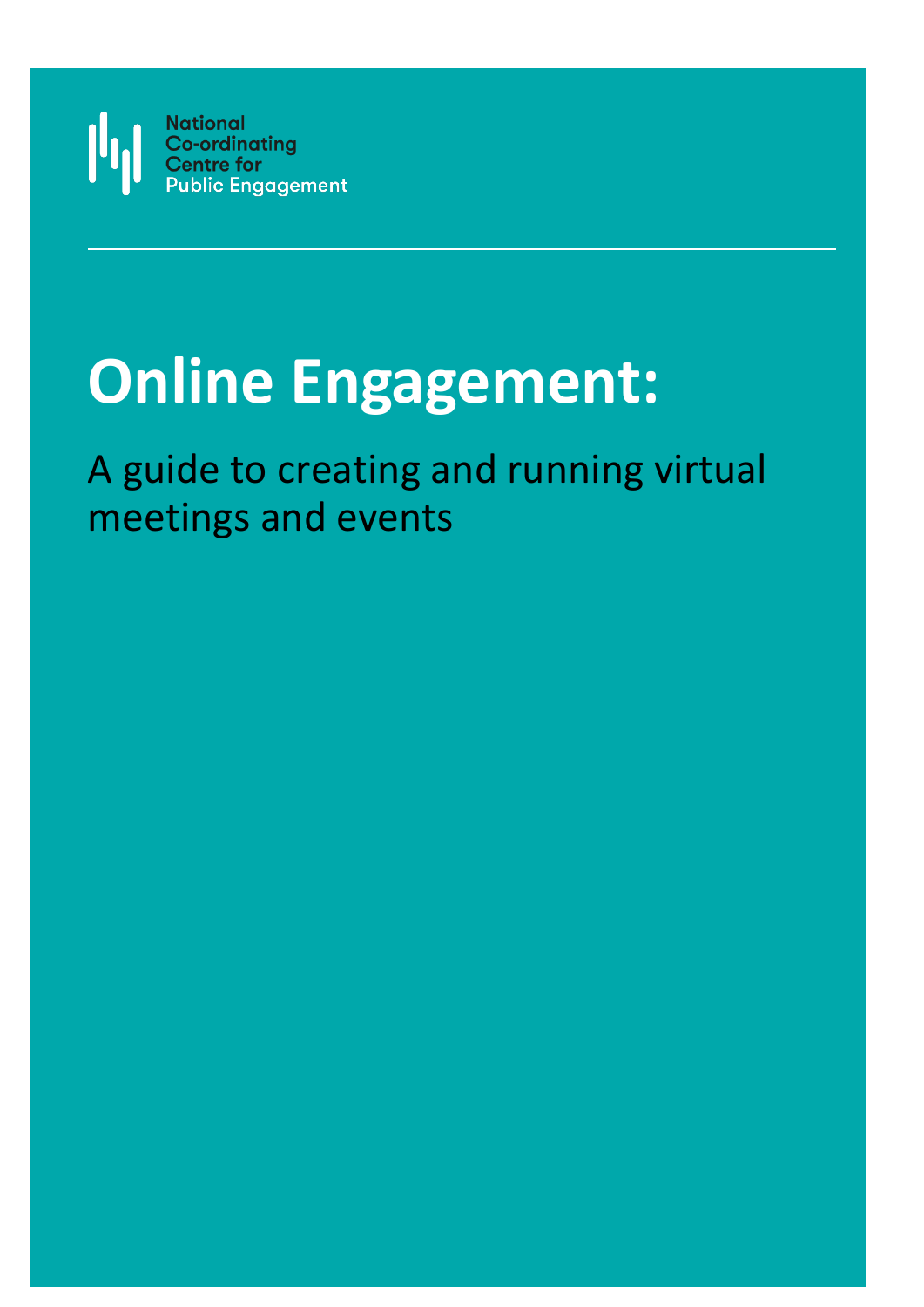## **Introduction**

The current health crisis has created a set of unprecedented challenges for those working in Public Engagement (PE). In a sector reliant on establishing connections between people, usually working face-to-face, the pandemic has forced professionals to adapt to solitary ways of working, and to conduct our engagement 'virtually' – whether online, or via the phone.

This guide focuses on designing and delivering online meetings and events. How can professionals transfer their PE skills to the digital medium; how can they hold an engaging, productive or enjoyable session in a virtual space, or maintain their reach and relationship with the audiences they engage?

The NCCPE asked members of its network to share their ideas, techniques and suggestions for creating and participating in online meetings and events. Participants were invited to submit their contributions through Twitter, or via an online document provided by the centre. With the help of our network's experience and innovative thinking, we have compiled the following guide to facilitating meaningful engagement online.

Please do contact us if you have resources or advice you would like us to corporate into this guide, which we intend to update regularly: **nccpe.enquiries@uwe.ac.uk**

# **Top tips for running online meetings**

#### **Important considerations to inform your planning**

- o Work out what you are trying to achieve with the event and the needs of the participants before you choose the platform to use.
- $\circ$  Get up to speed with the different platforms that are available. We provide a list below with pros and cons. Some are best suited to small meetings, others can cater for larger numbers, with the ability to work in one group, and also divide into smaller groups for discussions.
- $\circ$  Don't just transfer activity to the digital realm, think what the digital can do for you. Be brave and as imaginative online as you would be face-to-face - it is possible with a bit of creative reworking! Often facilitators will steer a session towards PowerPoint presentations rather than activities; there is, however, room for both on a virtual platform.
- $\circ$  Think about accessibility just as you would for a face-to-face event. We offer some top tips about this later
- $\circ$  Think about ethics and safeguarding make sure you anticipate these and put in place measures to address these. Again, we offer some suggestions and advice below

#### **Planning and organisation**

- $\circ$  Start by thinking hard about the purpose, and the participants. Work out what you are trying to achieve and with whom, before you decide on the technology.
- o Don't assume that online meetings or events are the 'poor relation' of face-to-face meetings. Online platforms allow for lots of different kinds of interaction, including the chance to use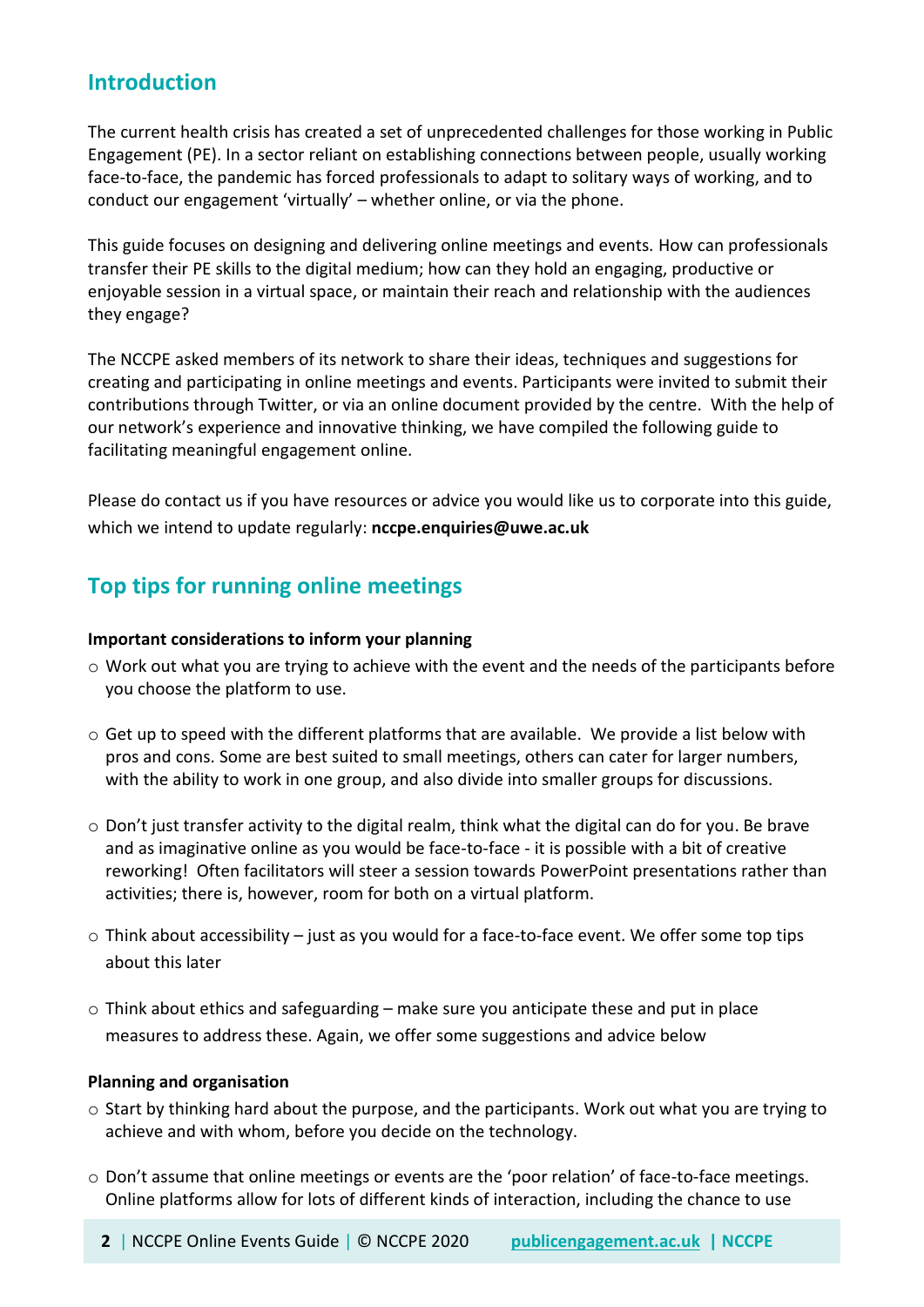break out rooms, run polls, allow people to share their screens with each other, and to use 'chat' to comment and share responses.

- $\circ$  Use pre-activities, or surveys, to ensure that the event you create is fit for purpose.
- o Prepare what you are going to say, so you can be succinct and to the point. Write yourself a script/prompts for things you want to happen in the meeting, and if there's anything you want people to do, give an example (e.g. move to a room, vote, click), and repeat the instructions clearly.
- o If the platform allows you to 'share your screen', think about using slides to share simple bullet points or diagrams to reinforce what you are trying to explain
- $\circ$  Have someone to help support the technical aspects. Trying to facilitate, present and manage the technicalities is really hard – so splitting the roles really helps – with a 'presenter / facilitator' and 'technical support / producer' working hand in hand really helps.
- $\circ$  Make time to rehearse the session together in advance. Make sure you test the functionality potentially using incognito function on your browser to enable you to log in as several people and test how it works.
- o Think access: remember that your participants may have specific accessibility requirements. It is always worth asking people when they book, so you can ensure you are catering for all.
- $\circ$  If an online event starts at 10:00, encourage people to join from 09:30 onwards the virtual equivalent of registration with tea/coffee. It means people can introduce themselves, chat, identify common issues (if that's of relevance) and sort out any AV-issues before the event itself starts.
- o Working for extended periods of time online requires a lot of concentration. It is important to provide breaks from the screen for participants, which can be planned in advance. For instance, it can help to offer people the opportunity to go and think about a question, or to work through an activity relevant to what you are doing, before coming back together to share.
- $\circ$  Decide if and how participants are going to participate, bearing in mind the bandwidth needed for all delegates to stream video. For some sessions, it may help to move discussion into the online chat channel with only the presenter / facilitator using video; for others, verbal communication may be more effective. Encourage everyone to turn off their mics when they are not speaking, to avoid background noise.
- o Presenting online is a different skill to presenting face to face, so don't be surprised if your contributors would like some support, and offer to practice the session before your participants get involved. Some platforms allow you to create breakout groups; these can be useful for presenters to spend time together advance of the event and share any last minute tips (or soothe any nerves).
- $\circ$  If the software you are using does not facilitate break-out groups, there are other methods you can use. Inform delegates of their groups in advance, and ask them to find their own way of communicating outside of the conference app. In previous examples, delegates have used WhatsApp, Skype, Slack and other platforms as alternative ways of communicating. You will need to be clear about when people need to return online though, especially if working across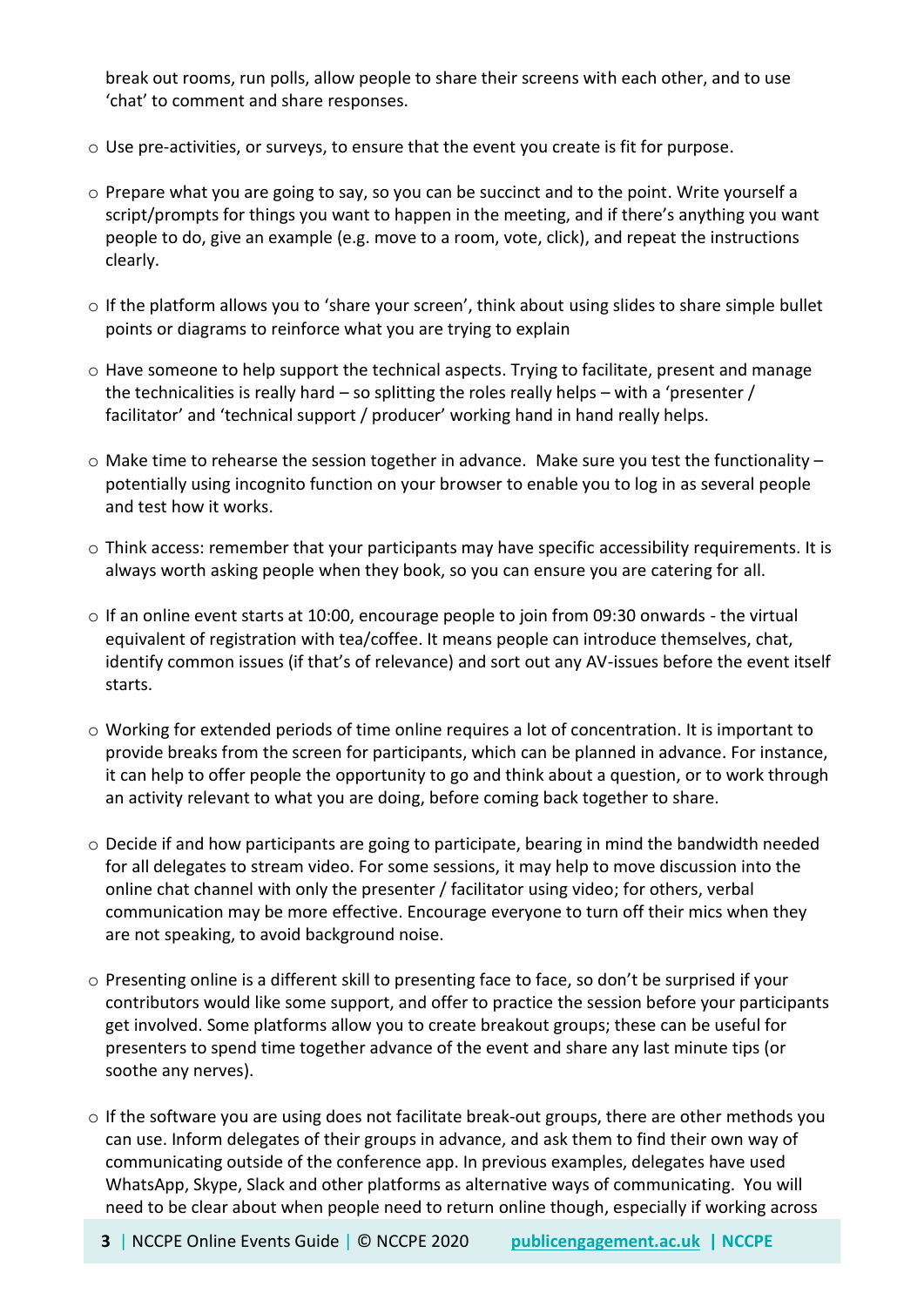different time zones

#### **Facilitating the meeting**

- o Keep it short and to the point.
- $\circ$  Be clear in your instructions, and repeat them. Where possible have a slide up especially when people are in separate groups and new people are signing in.
- $\circ$  Remember to consider the range of technology / devices delegates may be using, and that they may have slower internet connections.
- o Agree etiquette at start, ensuring that people know to mute microphones at appropriate times, etc.
- $\circ$  Use the platform's functionality to help support everyone to participate, including those who don't want to speak on camera.
- $\circ$  You can set up chat functions to be anonymous, which may give opportunities for people to be more honest.
- o Have fun! You can make the experience lovely for people; even playing music or a PowerPoint on loop to welcome people to the virtual meeting.

#### **If things go wrong**

- o Have a clear back up plan. It is possible that your technology will fail, or a presenter gets cut-off mid flow. Make sure delegates know what to do if they can't access the online space, and have someone whose core role is to liaise with them to help them deal with any technical problems. Most of these can be anticipated, so have a handy help guide ready!
- o Collect PowerPoint presentations from presenters in advance and circulate around delegates; if the technology fails, delegates will still have access to the slides.

#### **Attending a meeting**

- o Come to the session slightly early and use the tools to test your audio and video.
- o Tune into the meeting etiquette, ensuring your mic is switched off if you are not speaking. It is easy to forget to switch it on again when you need to share your thoughts; try to get into the habit of doing this.
- $\circ$  Actively participate whilst it can be tempting to lurk in the background, don't be afraid to share questions, thoughts or ideas in ways supported by the event.
- $\circ$  Forget about bad hair days, messy video backdrops, and odd camera angles and embrace seeing people face to face if possible. If you look directly at the camera, you will make a better connection with people when you speak – the temptation is to look down at the screen rather than up at the camera. You can test out what the video looks like before you start, to see how things look. And during the meeting – don't forget that your camera is on (and that you can turn it off and on if you need to)!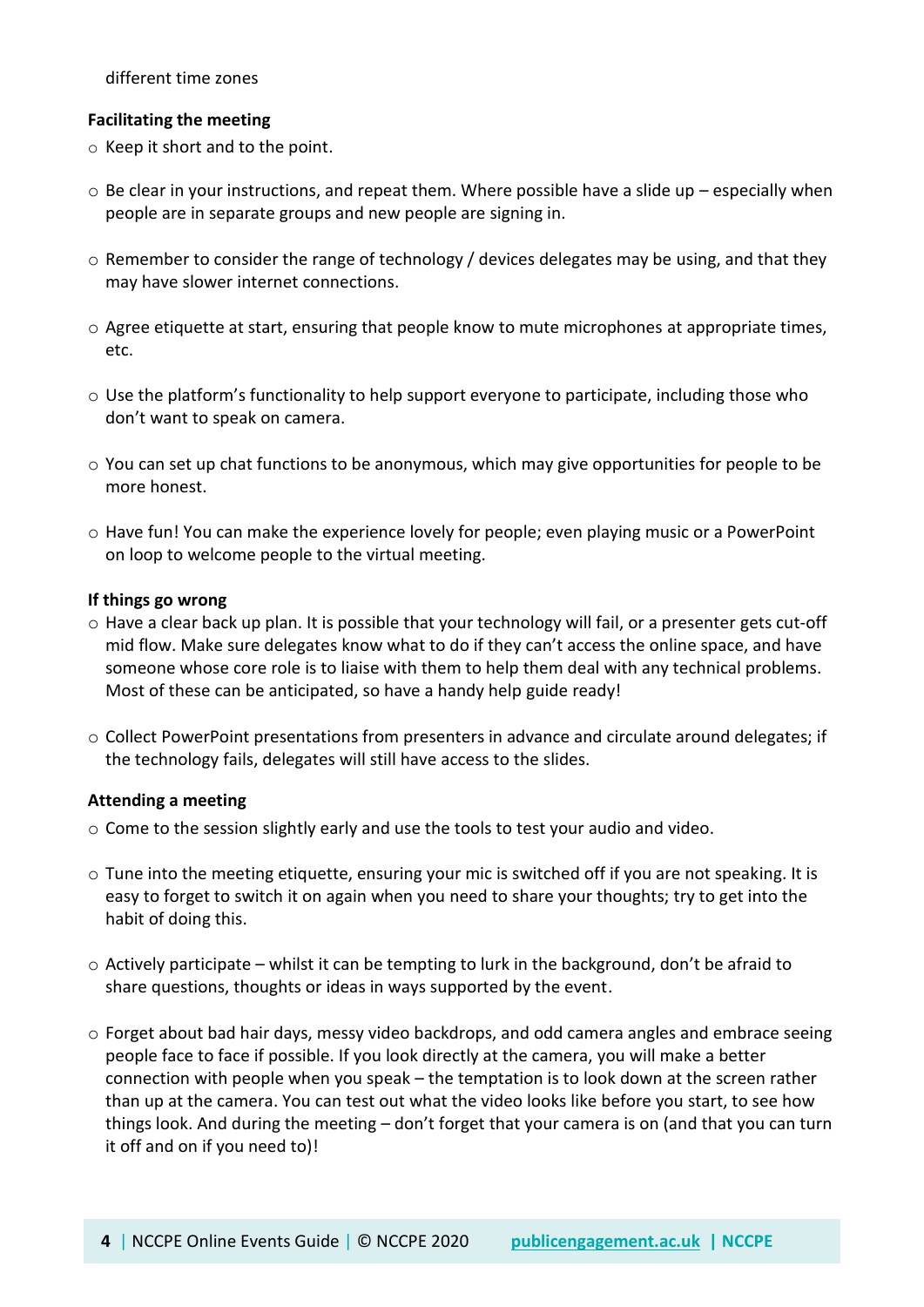#### **Ethics, privacy and safeguarding**

- $\circ$  Be careful to consider the ethics and privacy issues in relation to the platform you are using. Some platforms retain data and use it for their own purposes later, i.e. profiling and advertising. It's important to be mindful of these issues, and be wary of signing community partners and students up to platforms that might use their data in unethical ways.
- o Remember to set a password for platforms such as Zoom and Google Meet. Without one, it is possible for strangers to enter open lobbies and disrupt the conference (also known as 'zoombombing')
- $\circ$  For information on debates surrounding privacy and information retention by social media companies, please see the twitter account 'Privacy Matters': **<https://twitter.com/PrivacyMatters/status/1238394217602469888?s=20>**
- $\circ$  NSPCC provide useful resources on online / social media safeguarding for children: **[https://learning.nspcc.org.uk/safeguarding-child-protection/online-safety-for-organisations](https://learning.nspcc.org.uk/safeguarding-child-protection/online-safety-for-organisations-and-groups/)[and-groups/](https://learning.nspcc.org.uk/safeguarding-child-protection/online-safety-for-organisations-and-groups/)**
- o Carnegie UK Trust have published a useful blog: 'Digital safeguarding is just safeguarding': **<https://www.carnegieuktrust.org.uk/blog/notwithoutme-lab1/>**

#### **Accessibility**

- o Make sure you know what the needs of your participants are, and put in place appropriate ways to engage them. For example, some platforms offer the option for live transcripts for presenters.
- o For guidance on writing and formatting accessible content for the web, there is information from Content Design London concerning readability guidelines: **<https://readabilityguidelines.co.uk/clear-language/plain-english/> <https://readabilityguidelines.co.uk/content-design/>**
- o 'Cue cards' for video meetings can help less confident participants get involved: **[https://www.keepsafe.org.uk/to-do/cue-cards-for-video](https://www.keepsafe.org.uk/to-do/cue-cards-for-video-meetings?fbclid=IwAR322F8B_77Z_PBXpaw-BZXAo3MFvffhJIIrrPCtnuFtcarDpDqq3NByjmI)[meetings?fbclid=IwAR322F8B\\_77Z\\_PBXpaw-BZXAo3MFvffhJIIrrPCtnuFtcarDpDqq3NByjmI](https://www.keepsafe.org.uk/to-do/cue-cards-for-video-meetings?fbclid=IwAR322F8B_77Z_PBXpaw-BZXAo3MFvffhJIIrrPCtnuFtcarDpDqq3NByjmI)**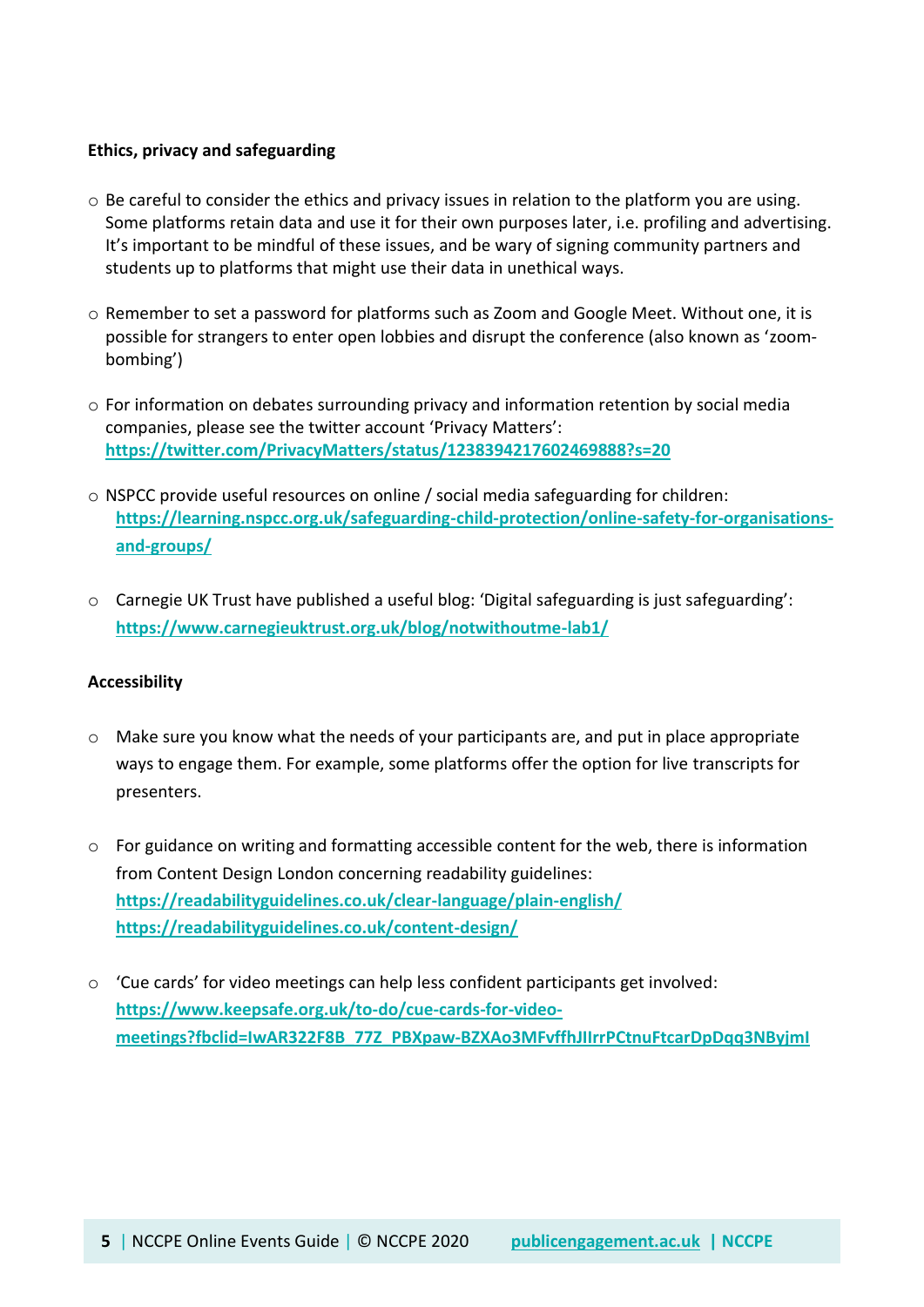# **Online Platforms**

In a continually evolving online landscape, the choice of platform isn't always a simple one. Whether it be communicating with colleagues, disseminating written information, or streaming content to a sizeable audience, online engagement requires the right tool for the right job. With so many options available, finding the perfect platform for one's engagement isn't always easy.

We asked members of our network to tell us which platforms they use, and to illustrate the positives and negatives relating to each one.

| <b>Microsoft Teams</b>                                                                                                                                                                      |                                                                                                                                                                                                                                                                                                                                                                                                                                                                                                                |  |  |
|---------------------------------------------------------------------------------------------------------------------------------------------------------------------------------------------|----------------------------------------------------------------------------------------------------------------------------------------------------------------------------------------------------------------------------------------------------------------------------------------------------------------------------------------------------------------------------------------------------------------------------------------------------------------------------------------------------------------|--|--|
| Best used for:<br>Working with colleagues through chat<br>functions and video conferencing<br>Keeping team documents, files, and<br>conversations in one place.<br>Sharing ideas in a team. | Pros:<br>Easy and intuitive to use.<br>Already used by many universities.<br>Inexpensive for community partners to use, if they require their own accounts<br>beyond a 'guest' one.<br>Cons:<br>May need some practice to take advantage of its full functionality.<br>$\bullet$                                                                                                                                                                                                                               |  |  |
| <b>Blackboard Collaborate</b>                                                                                                                                                               |                                                                                                                                                                                                                                                                                                                                                                                                                                                                                                                |  |  |
| Best used for:<br>Video conferencing<br>Webinars<br>Larger online events<br>Teaching and learning                                                                                           | Pros:<br>Great for developing learning amongst participants – it is widely used in universities<br>to deliver online teaching.<br>Wide range of functionality; facilitators can share screens, create polls, or split the<br>$\bullet$<br>conference into smaller groups.<br>If the owner / facilitator has access, it is free for any participant.<br>$\bullet$<br>Does not require special software for participants; can be accessed via web browser.<br>$\bullet$<br>Is already used by many universities. |  |  |
|                                                                                                                                                                                             | Cons:<br>As many institutions will be using Blackboard Collaborate during the pandemic for<br>events, lectures and seminars, the app itself may have reduced capacity.                                                                                                                                                                                                                                                                                                                                         |  |  |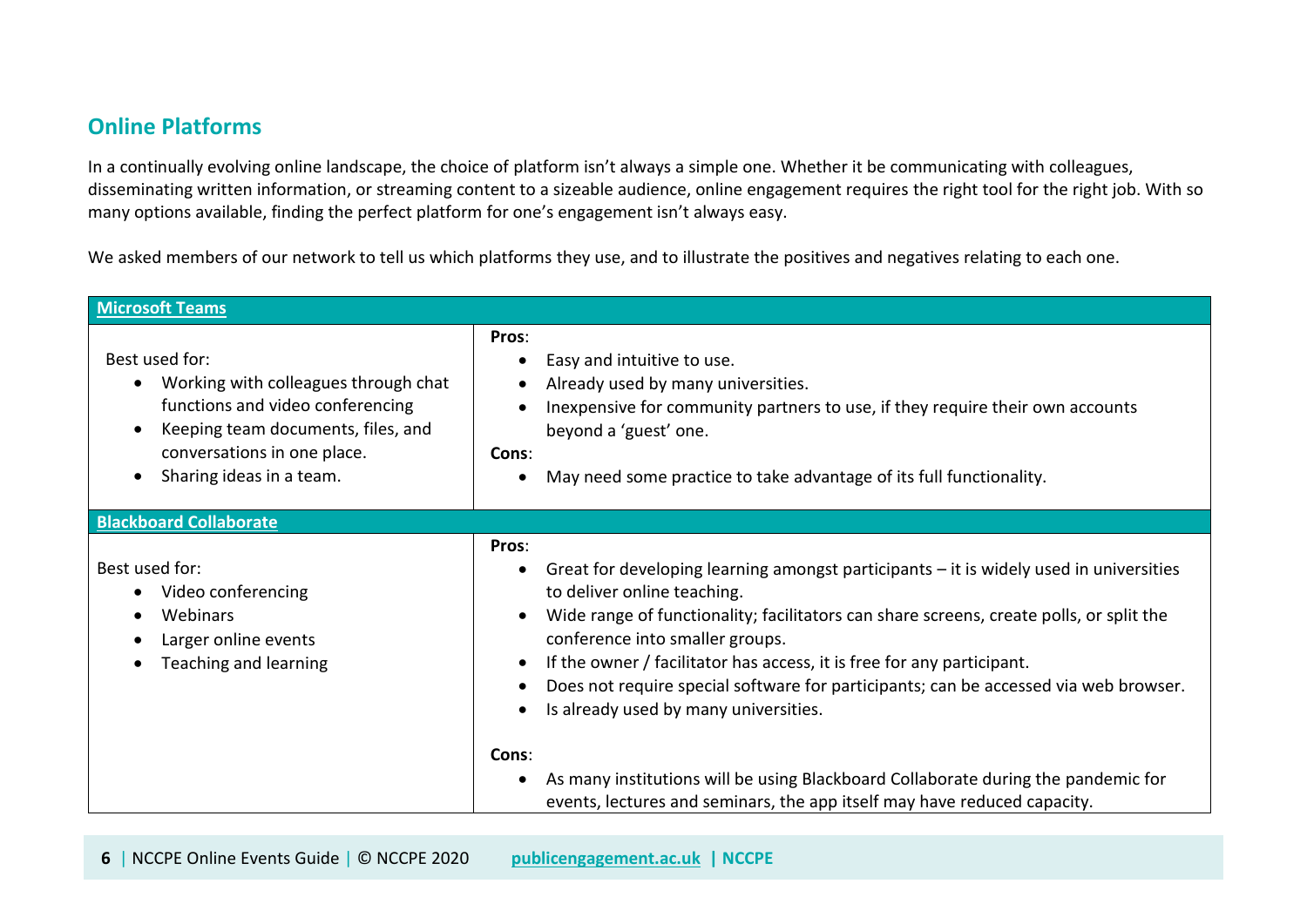| <b>Zoom</b>                                                                                                                                                                                                                                                                                          |                                                                                                                                                                                                                                                                                                                                                                                                                                                                                                                                                                                                                                                                                                                                                                                                                                                                                                    |  |  |
|------------------------------------------------------------------------------------------------------------------------------------------------------------------------------------------------------------------------------------------------------------------------------------------------------|----------------------------------------------------------------------------------------------------------------------------------------------------------------------------------------------------------------------------------------------------------------------------------------------------------------------------------------------------------------------------------------------------------------------------------------------------------------------------------------------------------------------------------------------------------------------------------------------------------------------------------------------------------------------------------------------------------------------------------------------------------------------------------------------------------------------------------------------------------------------------------------------------|--|--|
| <b>Best used for:</b><br>Audio/ video conferencing, both small and<br>large scale.<br>Notes: Wildlabs has created a guide to<br>running events from Zoom:<br>https://www.wildlabs.net/resources/comm<br>unity-announcements/wildlabs-virtual-<br>workshop-recording-running-engaging-<br>events-zoom | Pros:<br>Easy to use.<br>$\bullet$<br>Can be accessed via computer, phone or tablet devices.<br>Attendees do not require an account to join a Zoom meeting.<br>Ability to share and annotate screens/ documents, create virtual breakout rooms,<br>record meeting (AV/ audio-only), and communicate using the chat box (with ability to<br>group or privately message others)<br>Can assess whether a delegate's internet is unstable, or suffering from low<br>bandwidth.<br>The meeting host has range of abilities (e.g. muting microphones, assigning co-hosts)<br>which helps maintain order or manage a large numbers of participants.<br>Cons:<br>Free group calls are restricted to forty minutes (although 1-to-1 call length is<br>unlimited).<br>Zoom is currently under scrutiny regarding data practices.<br>Requires a good password/encryption to avoid 'videobombing' by strangers |  |  |
| <b>Google Hangouts</b>                                                                                                                                                                                                                                                                               |                                                                                                                                                                                                                                                                                                                                                                                                                                                                                                                                                                                                                                                                                                                                                                                                                                                                                                    |  |  |
| Best used for: Small group meetings with<br>video/ audio.                                                                                                                                                                                                                                            | Pros:<br>Ability to share documents, screen share, create polls and surveys.<br>Mobile and desktop use.<br>Can be used with notifications<br>Cons:<br>Free, but can only accommodate ten people; a purchase is required to access the<br>option for larger meetings.<br>A Google account (or Gmail address) is required by participants requiring more<br>functionality (such as the chat option).                                                                                                                                                                                                                                                                                                                                                                                                                                                                                                 |  |  |

**7** | NCCPE Online Events Guide | © NCCPE 2020 **[publicengagement.ac.uk](https://www.publicengagement.ac.uk/) | NCCPE**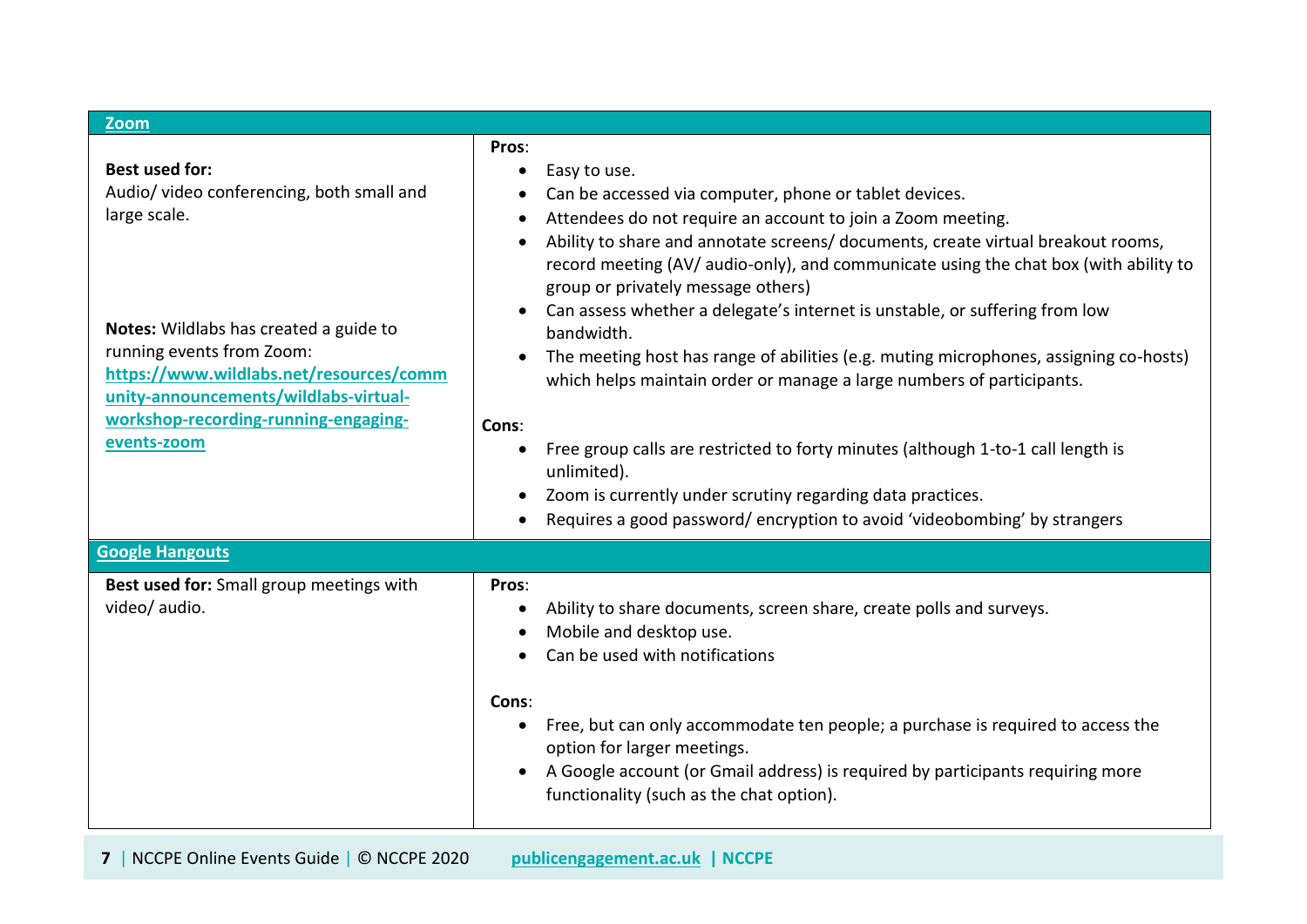| <b>Slido</b>                                                                                                                                                                         |                                                                                                                                                                                                                                                                                                                                                                                                                                             |
|--------------------------------------------------------------------------------------------------------------------------------------------------------------------------------------|---------------------------------------------------------------------------------------------------------------------------------------------------------------------------------------------------------------------------------------------------------------------------------------------------------------------------------------------------------------------------------------------------------------------------------------------|
| Best used for:<br>Interactive tool for online<br>$\bullet$<br>engagement.<br>Online meetings.<br>$\bullet$<br>Real time polls, surveys and questions.<br>$\bullet$                   | Pros:<br>Good visuals.<br>$\bullet$<br>Answers can be anonymised.<br>Can collate questions and results.<br>Cons:<br>Can be slow sometimes if responses are time sensitive.<br>$\bullet$                                                                                                                                                                                                                                                     |
| <b>Facebook</b>                                                                                                                                                                      |                                                                                                                                                                                                                                                                                                                                                                                                                                             |
| Best used for:<br>Social media<br>$\bullet$<br>Creating pages, adding content,<br>$\bullet$<br>communicating with audiences<br>Streaming or uploading video<br>$\bullet$             | Pros:<br>A vast portion of existing or would-be-audiences already have access to an account.<br>Cons:<br>Possible ethical concerns regarding the platform, particularly in the way it processes<br>personal data.                                                                                                                                                                                                                           |
| <b>Twitter</b>                                                                                                                                                                       |                                                                                                                                                                                                                                                                                                                                                                                                                                             |
| Best used for:<br>Sharing images, videos and short text<br>$\bullet$<br>content.<br>Building networks.<br>$\bullet$<br>Twitter threads allow for longer<br>$\bullet$<br>discussions. | Pros:<br>Widely used by existing and potential audiences.<br>$\bullet$<br>Format allows for brevity.<br>Possible to have more public discussions<br>Useful for reaching schools.<br>$\bullet$<br>Cons:<br>Discussion can often be quite one-way and unbalanced, rather than an actual<br>dialogue<br>Due to the scale of the site, users may feel that they are only reaching their own<br>existing networks rather than engaging new ones. |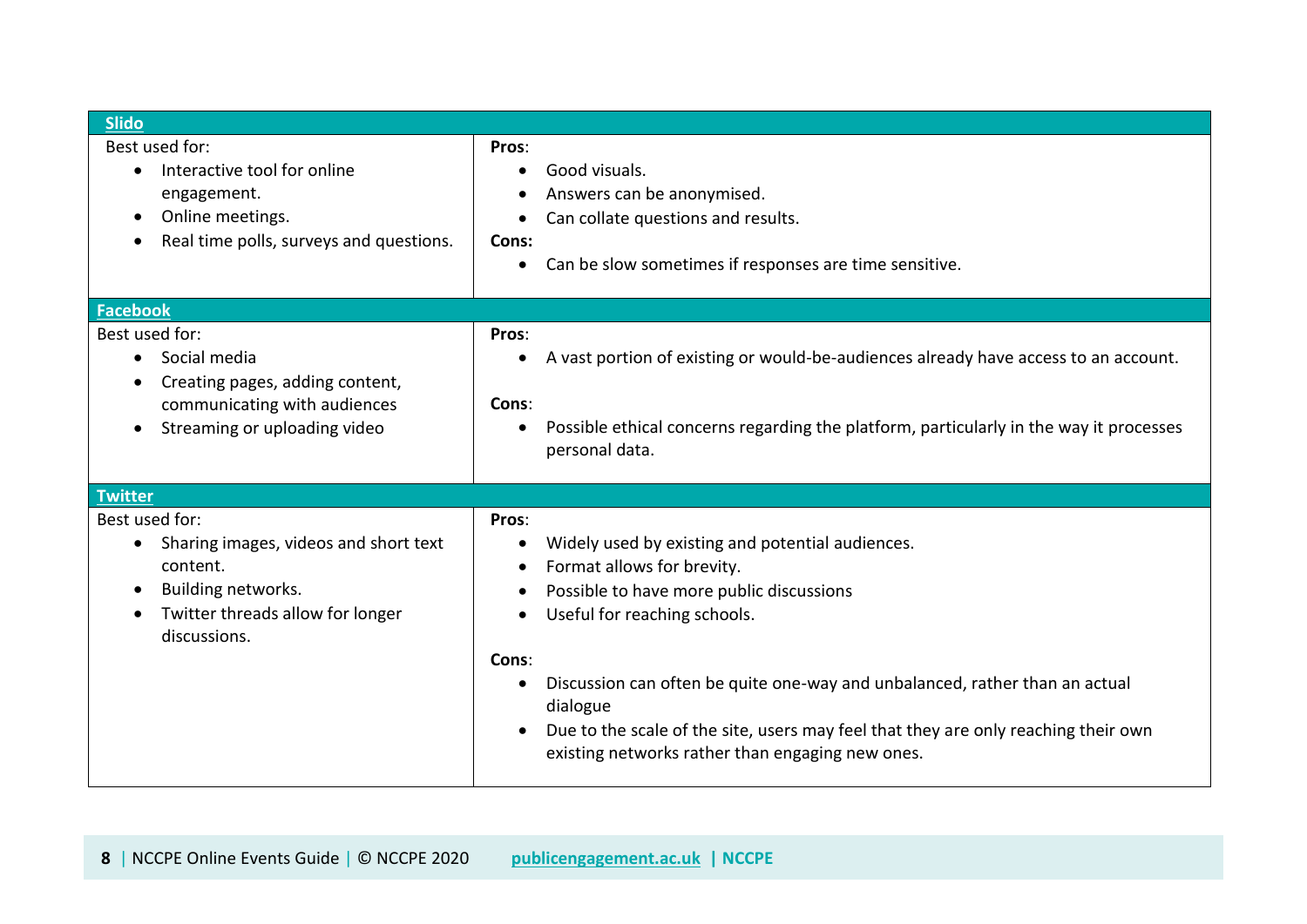| <b>Instagram</b>                                                                                                           |                                                                                                                                                                                                                                                                                                                 |  |
|----------------------------------------------------------------------------------------------------------------------------|-----------------------------------------------------------------------------------------------------------------------------------------------------------------------------------------------------------------------------------------------------------------------------------------------------------------|--|
| Best used for:<br>Social media<br>Sharing short videos or photos<br>Livestreaming<br>$\bullet$                             | Pros:<br>Greater livestream stability than Facebook<br>Customisation of content (lighting, layout etc)<br>Widely used by existing and potential audiences<br>Cons:<br>Some functionality restricted to phone use<br>Often streaming is relegated to portrait mode                                               |  |
| YouTube                                                                                                                    |                                                                                                                                                                                                                                                                                                                 |  |
| Best used for:<br>Video content<br>Livestreaming                                                                           | Pros:<br>Widely used by existing and potential audiences<br>Does not require an account to view content<br>Adjustable privacy settings; does not require a 'limit' on audience numbers.<br>Cons:<br>Ability to upload videos with high quality resolution<br>Fewer options for audience/ delegate participation |  |
|                                                                                                                            | Notes: Open Broadcaster Software can be integrated with livestreams using YouTube and Twitch. OBS gives user greater functionality over                                                                                                                                                                         |  |
| their streams, enabling them to share their screens, or to interact with an audience to a greater extent)<br><b>Twitch</b> |                                                                                                                                                                                                                                                                                                                 |  |
| Best used for:<br>Livestreaming<br>$\bullet$                                                                               | Pros:<br>Programme is purpose built for livestreaming, and is therefore very stable<br>Does not require a 'limit' on audience numbers.<br>Cons:<br>Fewer options for audience/ delegate participation                                                                                                           |  |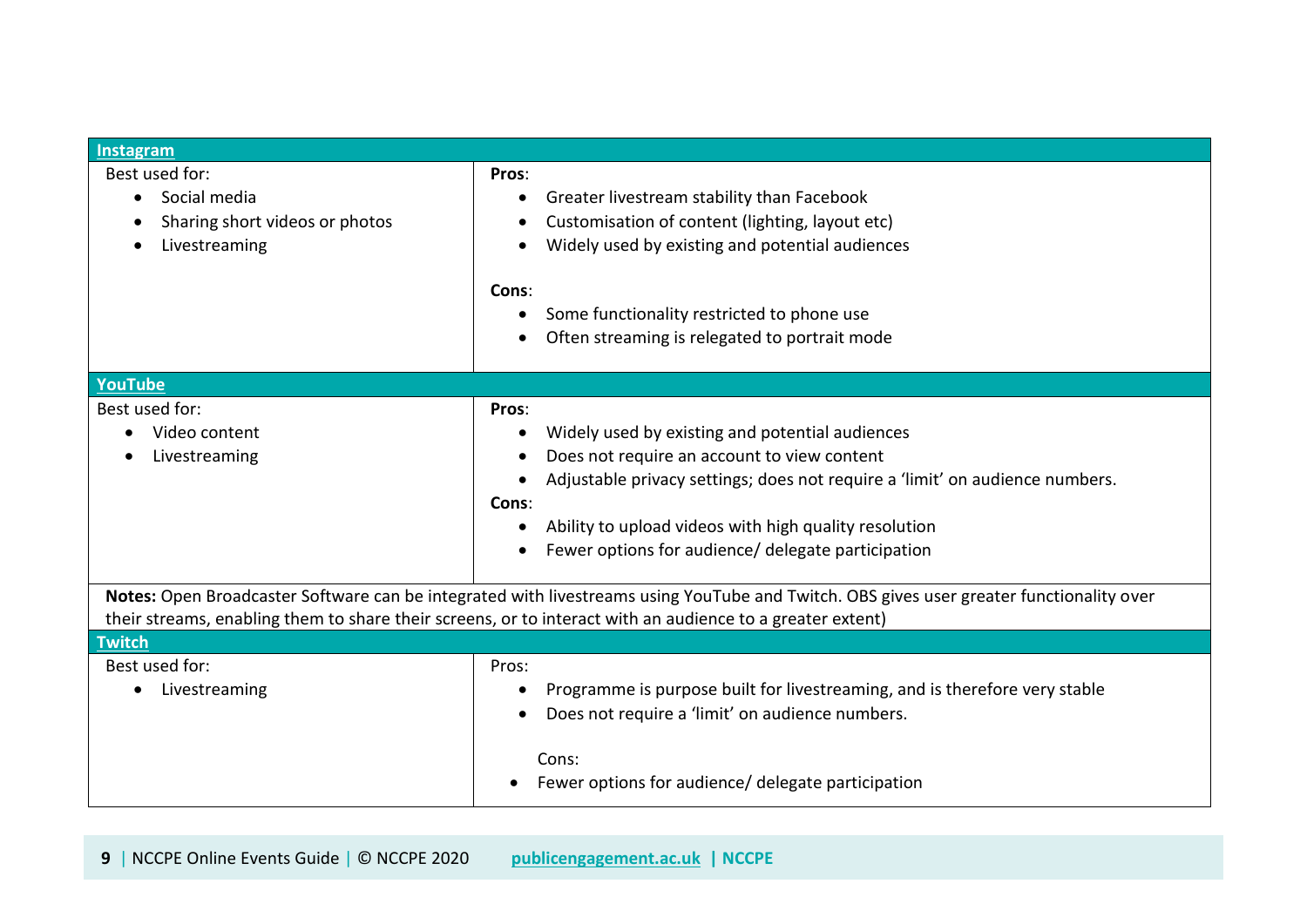**Notes:** Open Broadcaster Software can be integrated with livestreams using YouTube and Twitch. OBS gives user greater functionality over their streams, enabling them to share their screens, or to interact with an audience to a greater extent)

| I'm a Scientist' platform                            |                                                                                                                                 |  |
|------------------------------------------------------|---------------------------------------------------------------------------------------------------------------------------------|--|
| Best used for:<br>Researcher Engagement with schools | Pros:<br>Genuine two-way engagement with groups of more than sixty people.<br>Could cope with far higher numbers theoretically. |  |
| Notes:                                               |                                                                                                                                 |  |

- I'm a Scientist has launched https://green.imascientist.org.uk/ for IAS schools to trail the programme before its launch after 12/03/2020.
- Could be used by other organisations looking to maintain schools engagement during closures e.g. Museums, Research Institutes, universities etc. Please contact shane@mangorol.la for more info.

#### **Additional Platforms**

During an email discussion between members of our network, some additional platforms were recommended for online meetings and conferencing:

- **Jitsi**
- **Google Meet**
- **Webex**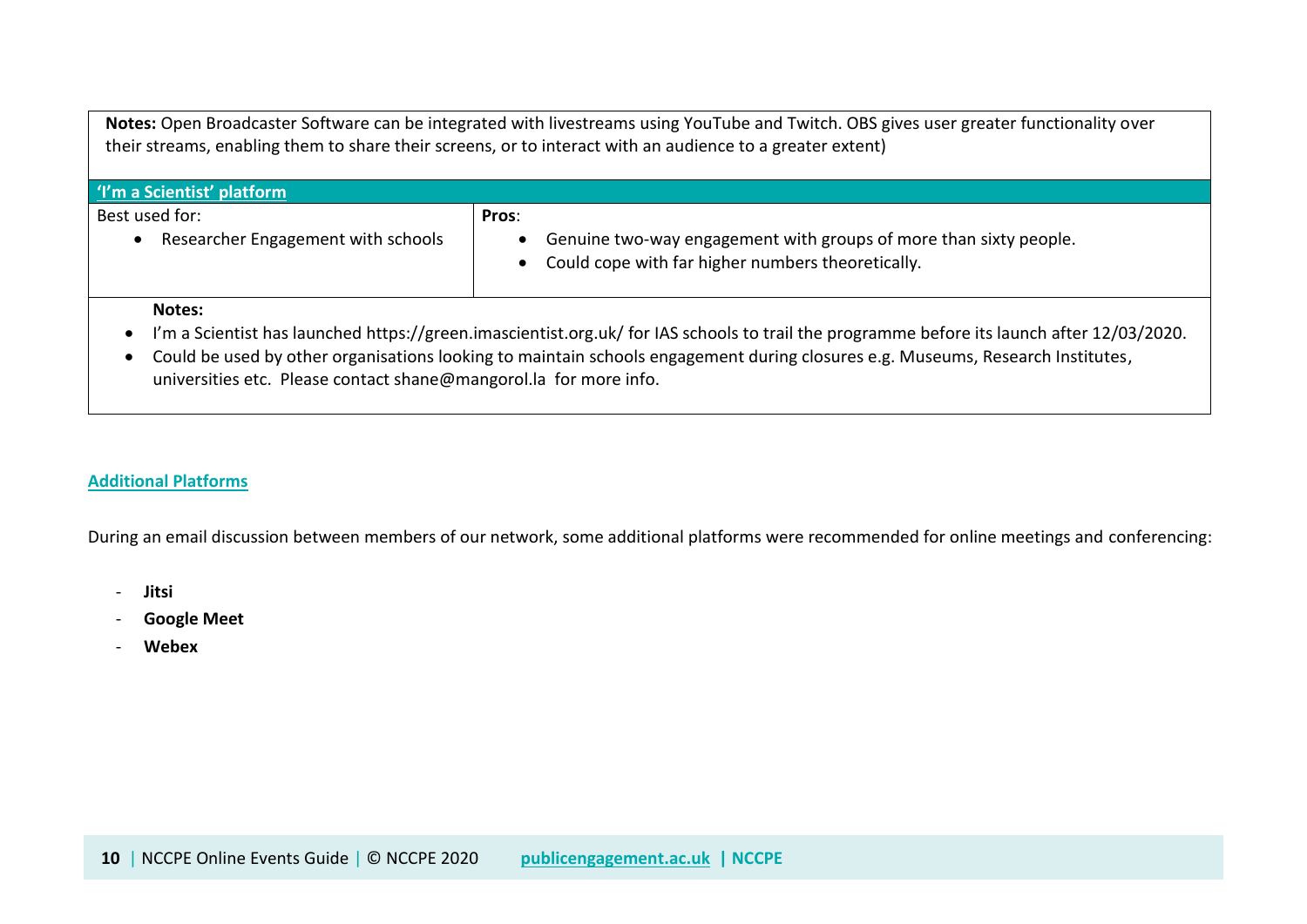#### **Resources**

- o For further guidance on using social media as a tool of engagement, please see the NCCPE's document 'What Works: Engaging the Public Through Social Media': **[https://www.publicengagement.ac.uk/sites/default/files/publication/what\\_works\\_enga](https://www.publicengagement.ac.uk/sites/default/files/publication/what_works_engaging_the_public_through_social_media_november_2018.pdf) [ging\\_the\\_public\\_through\\_social\\_media\\_november\\_2018.pdf](https://www.publicengagement.ac.uk/sites/default/files/publication/what_works_engaging_the_public_through_social_media_november_2018.pdf)**
- o For advice on streaming using OBS, please see Digital Trends' guide: **<https://www.digitaltrends.com/computing/how-to-live-stream-on-youtube-with-obs/>**
- $\circ$  For information pertaining to the use of Facebook as a tool of engagement, please see the links shared by Sophia Collins of Parenting Science Gang: **<http://parentingsciencegang.org.uk/evaluation/top-tips-on-using-facebook/>**
	- o **[https://sophiacollins.wordpress.com/2020/03/20/using-facebook-as-a-venue-for](https://sophiacollins.wordpress.com/2020/03/20/using-facebook-as-a-venue-for-public-engagement-things-we-learned-from-nappy-science-gang/)[public-engagement-things-we-learned-from-nappy-science-gang/](https://sophiacollins.wordpress.com/2020/03/20/using-facebook-as-a-venue-for-public-engagement-things-we-learned-from-nappy-science-gang/)**
	- o Sophia Collins (@sophiacol on twitter) has offered to answer questions concerning Facebook as an engagement tool.
- o For guidance on using Zoom as a tool for events, please see Wildlabs' guide: **[https://www.wildlabs.net/resources/community-announcements/wildlabs-virtual](https://www.wildlabs.net/resources/community-announcements/wildlabs-virtual-workshop-recording-running-engaging-events-zoom)[workshop-recording-running-engaging-events-zoom](https://www.wildlabs.net/resources/community-announcements/wildlabs-virtual-workshop-recording-running-engaging-events-zoom)**
- o A transcription of the ScotPEN meeting discussing Online Engagement can be found here: **[https://www.publicengagement.ac.uk/sites/default/files/publication/onlineengagemen](https://www.publicengagement.ac.uk/sites/default/files/publication/onlineengagementtranscript.pdf) [ttranscript.pdf](https://www.publicengagement.ac.uk/sites/default/files/publication/onlineengagementtranscript.pdf)**
- o Bang The Table's guide to making deliberative dialogue work online: **<https://www.bangthetable.com/blog/making-deliberative-dialogue-work-online/>**